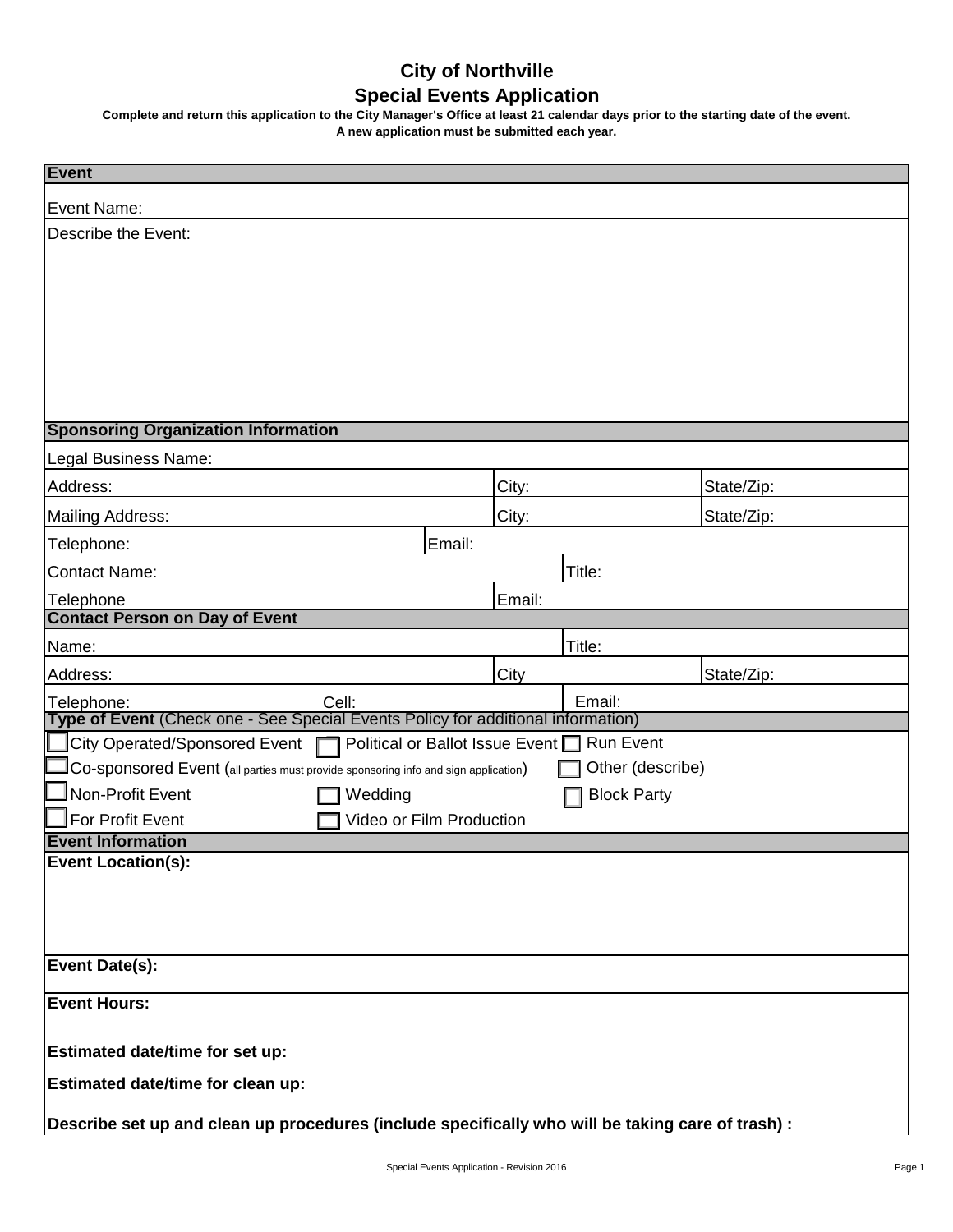| <b>Event Information (continued)</b>                                                                       |
|------------------------------------------------------------------------------------------------------------|
|                                                                                                            |
| <b>Estimated DAILY attendance:</b>                                                                         |
| Describe crowd control plans for this event:                                                               |
|                                                                                                            |
|                                                                                                            |
|                                                                                                            |
| Describe the Special Event's impact on adjacent commercial and residential property:                       |
|                                                                                                            |
|                                                                                                            |
| Will sidewalks be used? FES ONO<br>If yes, include a detailed map outlining the proposed sidewalk use      |
|                                                                                                            |
| <b>Describe sidewalk use:</b>                                                                              |
|                                                                                                            |
|                                                                                                            |
|                                                                                                            |
|                                                                                                            |
|                                                                                                            |
|                                                                                                            |
| $ $ Will street closures be necessary? $\;\bigcirc$ YES $\;\bigcirc$ NO                                    |
| If yes, include a detailed map indicating road closures, emergency vehicle access, and barricade locations |
| The City of Northville does not have authority to close County roads.                                      |
| <b>Describe street closures:</b>                                                                           |
|                                                                                                            |
|                                                                                                            |
|                                                                                                            |
|                                                                                                            |
|                                                                                                            |
|                                                                                                            |
|                                                                                                            |
|                                                                                                            |
|                                                                                                            |
| * Streets closed: Date/Time:                                                                               |
|                                                                                                            |
| * Streets re-open: Date/Time:                                                                              |
|                                                                                                            |
|                                                                                                            |
|                                                                                                            |
|                                                                                                            |

 $\mathbf l$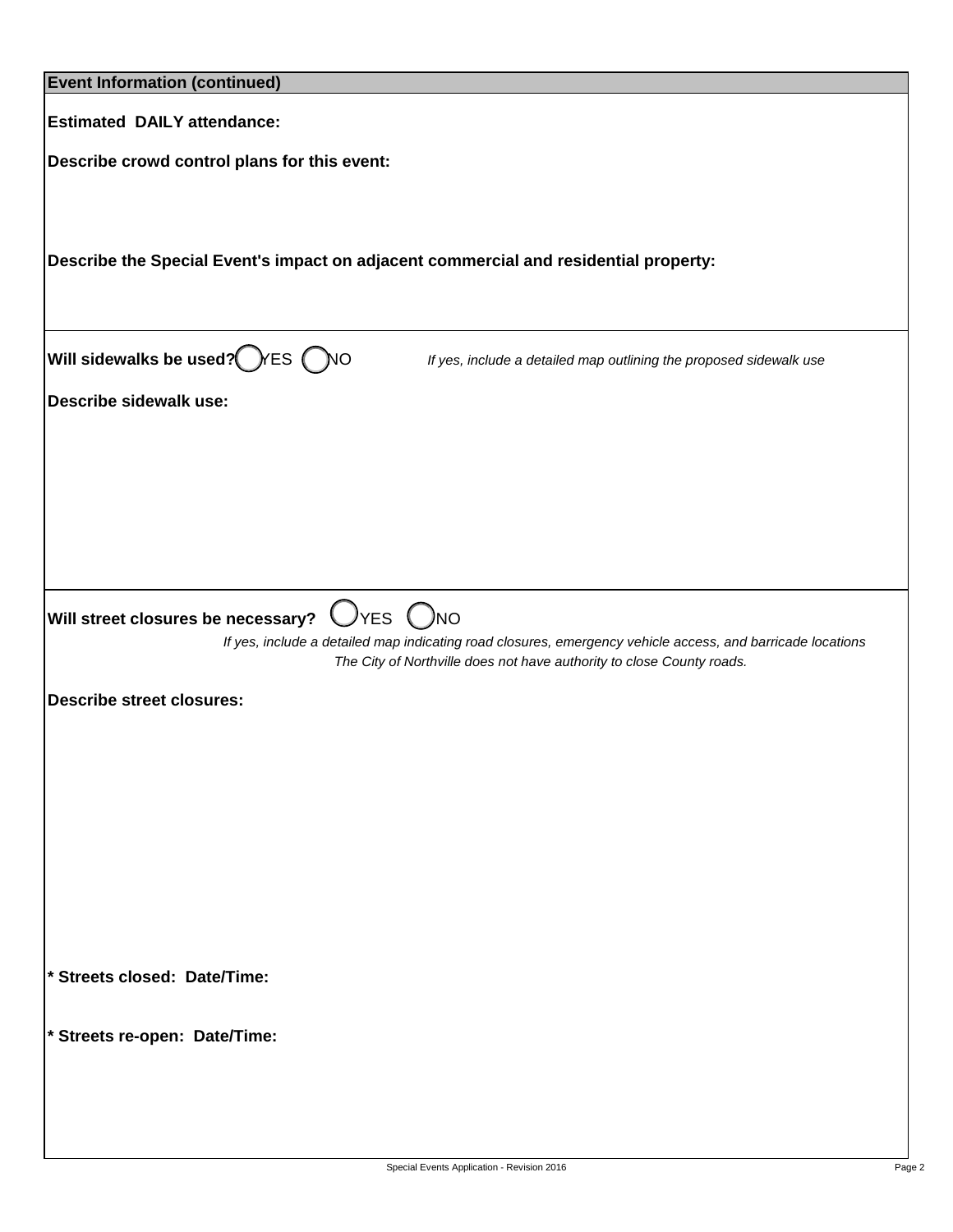| <b>Event Information (continued)</b>                                                |      |                          |              |
|-------------------------------------------------------------------------------------|------|--------------------------|--------------|
| Will parking lot closures be necessary? $\bigcirc$ YES $\bigcirc$ NO                |      |                          |              |
| If yes, include a detailed map indicating proposed closures and barricade locations |      |                          |              |
| <b>Describe parking lot closures:</b>                                               |      |                          |              |
|                                                                                     |      |                          |              |
|                                                                                     |      |                          |              |
|                                                                                     |      |                          |              |
|                                                                                     |      |                          |              |
|                                                                                     |      |                          |              |
| * Parking lot(s) closed: Date/Time:                                                 |      |                          |              |
| * Parking lot(s) re-open: Date/Time:                                                |      |                          |              |
| What parking arrangements are proposed to accommodate attendance?                   |      |                          |              |
|                                                                                     |      |                          |              |
|                                                                                     |      |                          |              |
|                                                                                     |      |                          |              |
|                                                                                     |      |                          |              |
|                                                                                     |      |                          |              |
|                                                                                     |      |                          |              |
| Will music be provided/included during the event? $\bigcirc$ / ES                   |      | $N$ O                    |              |
| Describe type of music proposed:                                                    | Live | CAmplification CRecorded | Loudspeakers |
|                                                                                     |      |                          |              |
| Proposed time music will begin:                                                     |      |                          |              |
| Proposed time music will end:                                                       |      |                          |              |
| Proposed location of live band/disc jockey/loudspeakers/equipment:                  |      |                          |              |
|                                                                                     |      |                          |              |
|                                                                                     |      |                          |              |
|                                                                                     |      |                          |              |
| <b>Describe noise control:</b>                                                      |      |                          |              |
|                                                                                     |      |                          |              |
|                                                                                     |      |                          |              |
|                                                                                     |      |                          |              |
|                                                                                     |      |                          |              |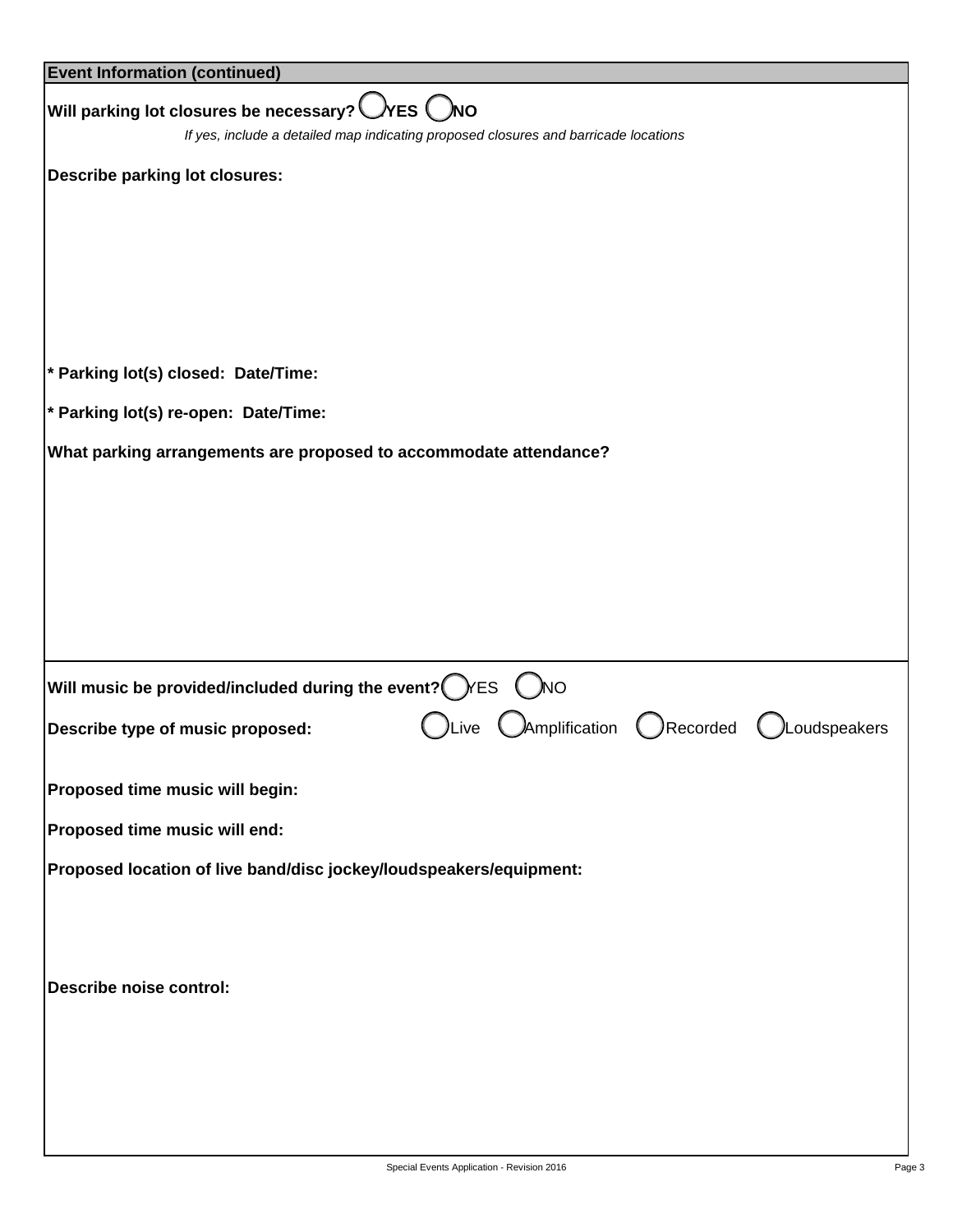| <b>Event Information (continued)</b>                                                                                                                                                                                          |  |  |  |  |  |  |
|-------------------------------------------------------------------------------------------------------------------------------------------------------------------------------------------------------------------------------|--|--|--|--|--|--|
| Will the event require the use of any of the following municipal equipment:<br>Sponsoring organization should expect to be charged for use, placement, and maintenance of these items                                         |  |  |  |  |  |  |
| Trash Receptacles*<br>Quantity:<br>*Sponsoring Organization may be required to supply a dumpster*<br><b>Barricades</b><br>Quantity:<br><b>Traffic Cones</b><br>Quantity:<br>Other (describe):                                 |  |  |  |  |  |  |
| Will the following be constructed or located in the event area?<br>No stakes of any kind allowed on asphalt or in Town Square                                                                                                 |  |  |  |  |  |  |
| <b>Quantity</b><br><b>Quantity</b><br>Item<br>ltem<br>Booths:<br>Tables:<br>Tents:<br>Rides:<br>Awnings:<br>Portable Toilets:<br>Canopies:<br>may be required depending on event)<br>Other (describe):<br>Rides:              |  |  |  |  |  |  |
| You must attach a plan of the proposed layout. Include the proposed location of booths,<br>tents, tables, portable toilets, rides, routes, etc.                                                                               |  |  |  |  |  |  |
| Will the event have kiddie rides, inflatables (i.e. moonwalk), amusement rides, climbing walls, live animals, hot<br>air balloon, etc.?<br>$\bigcup$ YES $\bigcirc$ NO If yes, additional insurance coverage will be required |  |  |  |  |  |  |
| If yes, describe in detail the types of attractions proposed:                                                                                                                                                                 |  |  |  |  |  |  |
|                                                                                                                                                                                                                               |  |  |  |  |  |  |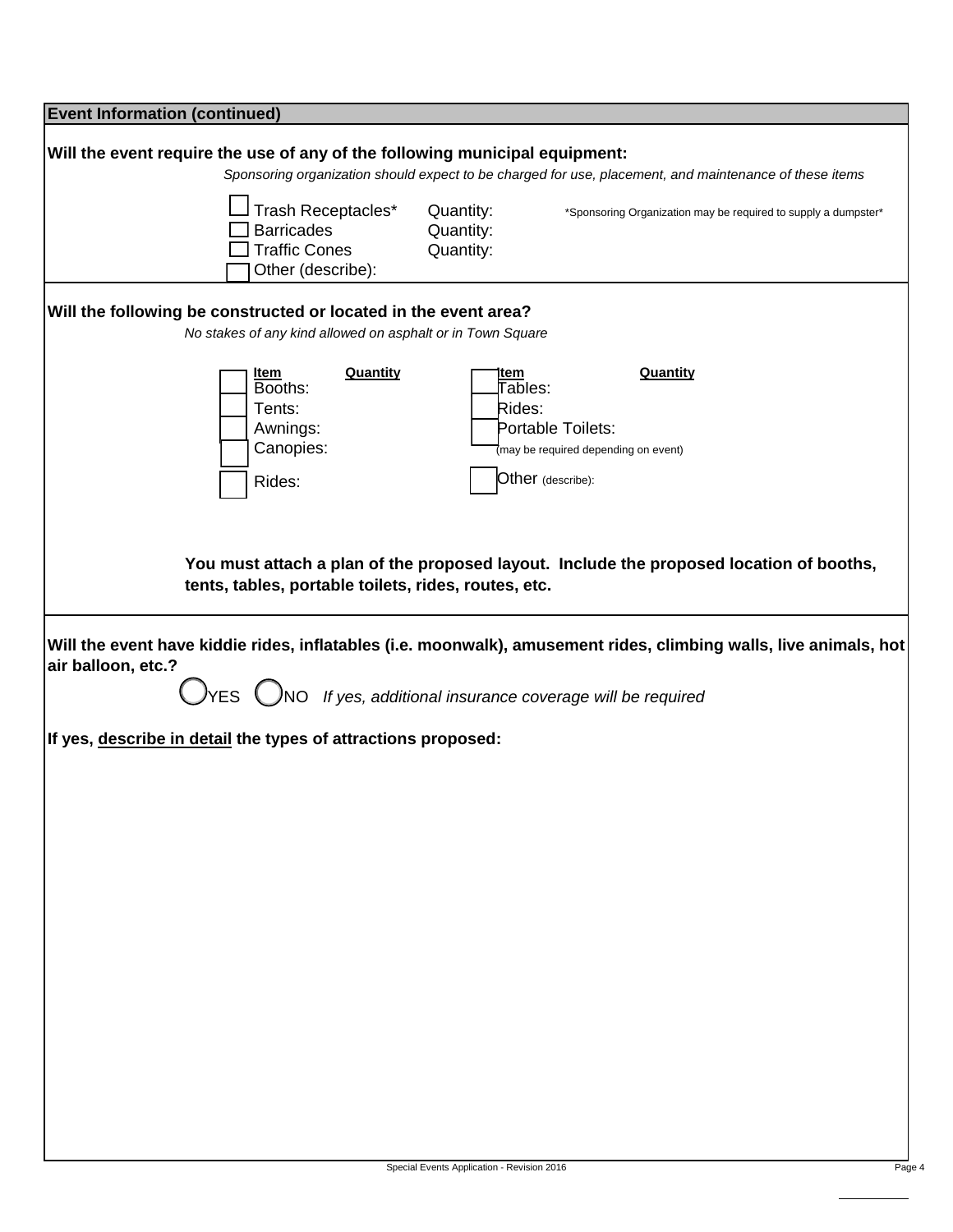| <b>Event Information (continued)</b>                                                                                                                                                                                                                                      |                               |                                                                                                                      |
|---------------------------------------------------------------------------------------------------------------------------------------------------------------------------------------------------------------------------------------------------------------------------|-------------------------------|----------------------------------------------------------------------------------------------------------------------|
| Will the event have food, beverage or concessions? $\bigcup$ YES                                                                                                                                                                                                          |                               | λο                                                                                                                   |
| Describe:                                                                                                                                                                                                                                                                 |                               | (See Section X of the Special Events Policy for health department approvals and temporary food license requirements) |
|                                                                                                                                                                                                                                                                           |                               |                                                                                                                      |
|                                                                                                                                                                                                                                                                           |                               |                                                                                                                      |
|                                                                                                                                                                                                                                                                           |                               |                                                                                                                      |
|                                                                                                                                                                                                                                                                           |                               |                                                                                                                      |
|                                                                                                                                                                                                                                                                           |                               |                                                                                                                      |
| $ $ Do you plan to have alcohol served at this event? $\bigcirc$ YES* $\bigcirc$ NO                                                                                                                                                                                       |                               |                                                                                                                      |
| * A \$50.00 fee applies to special liquor license applications and Liquor Liability Insurance is required.<br>Include proposed location(s) on event layout and describe measures to be taken to prohibit the sale<br>of alcohol to minors or visibly impaired individuals |                               |                                                                                                                      |
|                                                                                                                                                                                                                                                                           |                               |                                                                                                                      |
|                                                                                                                                                                                                                                                                           |                               |                                                                                                                      |
|                                                                                                                                                                                                                                                                           |                               |                                                                                                                      |
|                                                                                                                                                                                                                                                                           |                               |                                                                                                                      |
|                                                                                                                                                                                                                                                                           |                               |                                                                                                                      |
|                                                                                                                                                                                                                                                                           |                               |                                                                                                                      |
|                                                                                                                                                                                                                                                                           |                               |                                                                                                                      |
| Will there be temporary electricity at this event ? $\bigcirc$ YES* $\bigcirc$ NO                                                                                                                                                                                         |                               |                                                                                                                      |
| * An electrical permit is required. Include proposed locations on event layout                                                                                                                                                                                            |                               |                                                                                                                      |
|                                                                                                                                                                                                                                                                           |                               |                                                                                                                      |
| Generators                                                                                                                                                                                                                                                                | Use of Light Pole Outlets     | <b>Temporary Distribution Panel</b>                                                                                  |
|                                                                                                                                                                                                                                                                           |                               |                                                                                                                      |
| Do you plan to have special event signs?                                                                                                                                                                                                                                  | )Yes                          | Signs must conform to City ordinances                                                                                |
| Describe signs, proposed locations, etc.                                                                                                                                                                                                                                  |                               |                                                                                                                      |
|                                                                                                                                                                                                                                                                           |                               |                                                                                                                      |
|                                                                                                                                                                                                                                                                           |                               |                                                                                                                      |
|                                                                                                                                                                                                                                                                           |                               |                                                                                                                      |
| Do you plan to use the city entrance signs?                                                                                                                                                                                                                               | Yes $\bigcup$                 | If yes, you must apply for use through the City Entrance<br>Sign Policy                                              |
|                                                                                                                                                                                                                                                                           |                               |                                                                                                                      |
| Do you plan to have banners?                                                                                                                                                                                                                                              | Yes <sup>(</sup><br><b>No</b> | If yes, you must apply for use through the Municipal<br><b>Banner System Policy</b>                                  |